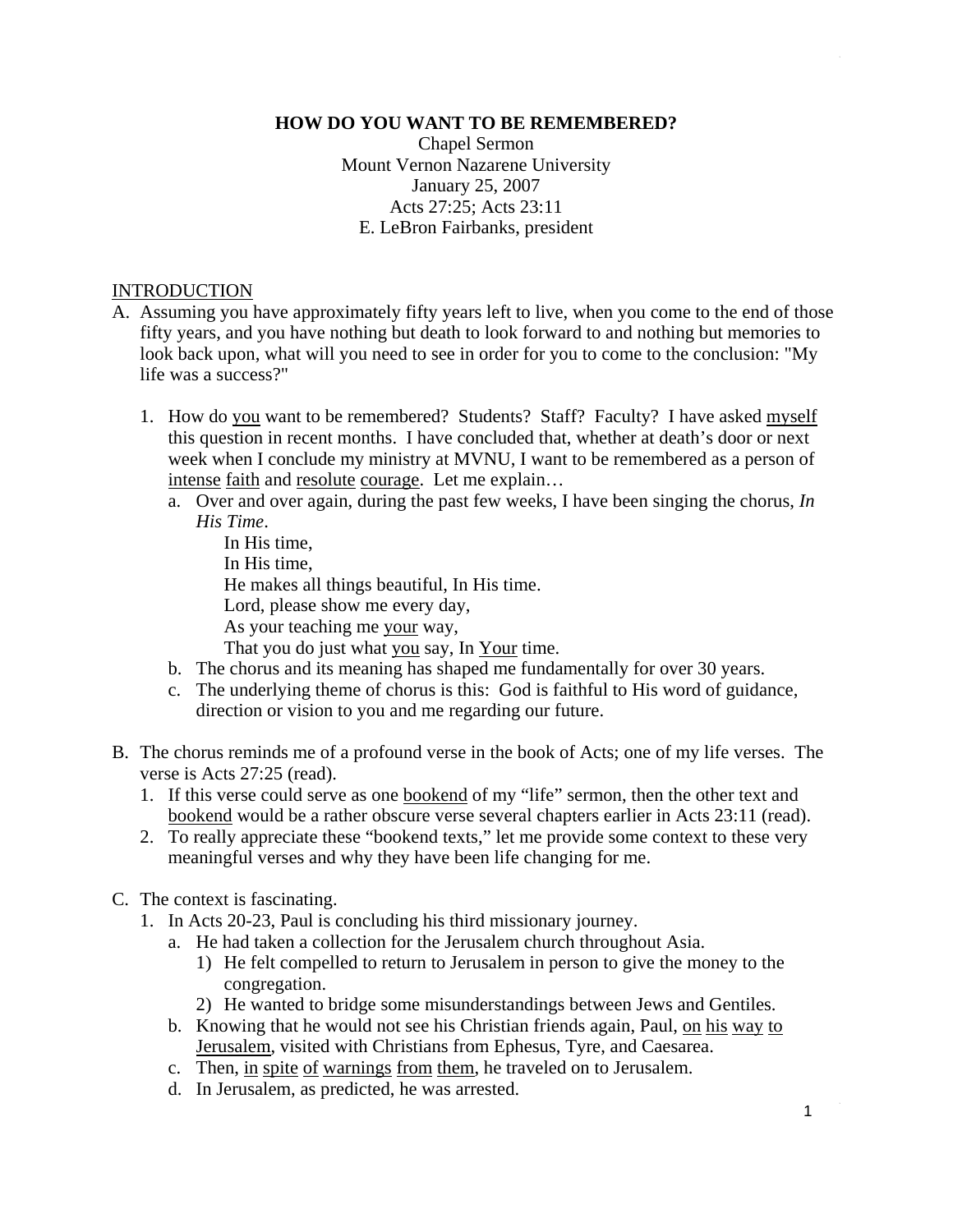- 1) He had gone to the temple for worship,
- 2) and a riot began.
- 3) He was taken before the Sanhedrin where he gave a beautiful defense of his faith.
- 4) The following night, God gave a vision to Paul; "You have testified before the Sanhedrin here in Jerusalem, you will also testify about me in Rome" (Acts  $23:11$ ).
- 5) I can imagine Paul saying, "Great! God will get me out of this mess!"
- 2. However, following the word of God spoken to Paul,
	- a. There was a plot against him.
	- b. He was transferred to Caesarea,
	- c. And was placed on trial before Felix (governor) and later Festus.
		- 1) Paul remained in prison for 2 years.
		- 2) He appeared before King Agrippa.
- 3. Finally, Paul was sent to Rome for trial.
	- a. On the way to Rome, he experienced the typhoon
	- b. and the shipwreck mentioned in our text.
- D. But, Paul finally arrived in Rome.

**Transition:** Defining life convictions from this drama filled story of Paul have gripped me during the past few years. I want you to know these "life convictions" and understand why I desire deeply to be remembered as a person of intense faith and resolute courage.

### **I. WHEN GOD SPEAKS a word of direction or vision to us individually, our family, local congregation, or a Christian university, DELAYS MAY OCCUR.**

- A. In Jerusalem, God told Paul that he would go to Rome.
	- 1. He did not tell Paul when he would go, or how he would go, or how long the journey would take.
	- 2. In other words, when God speaks a word to us, He does not always tell us when or how He will accomplish His word.
		- a. Delays may occur. And, I don't like delays, especially when I believe God has given me a vision or direction for His assignment for me. What about you?
		- b. Progress, at times, may not seem as evident in our lives and work as we desire.
	- 3. When this happens, can I, you, we like Paul, hold firm to the conviction that God has spoken; and that IN HIS TIME, what he has promised, he will fulfill?
- B. As I reflect on my spiritual journey, I have come to see that when God speaks a word of direction or vision to me regarding next steps, delays may occur.

# II. **WHEN GOD SPEAKS …SUFFERING AND HARDSHIP MAY RESULT**.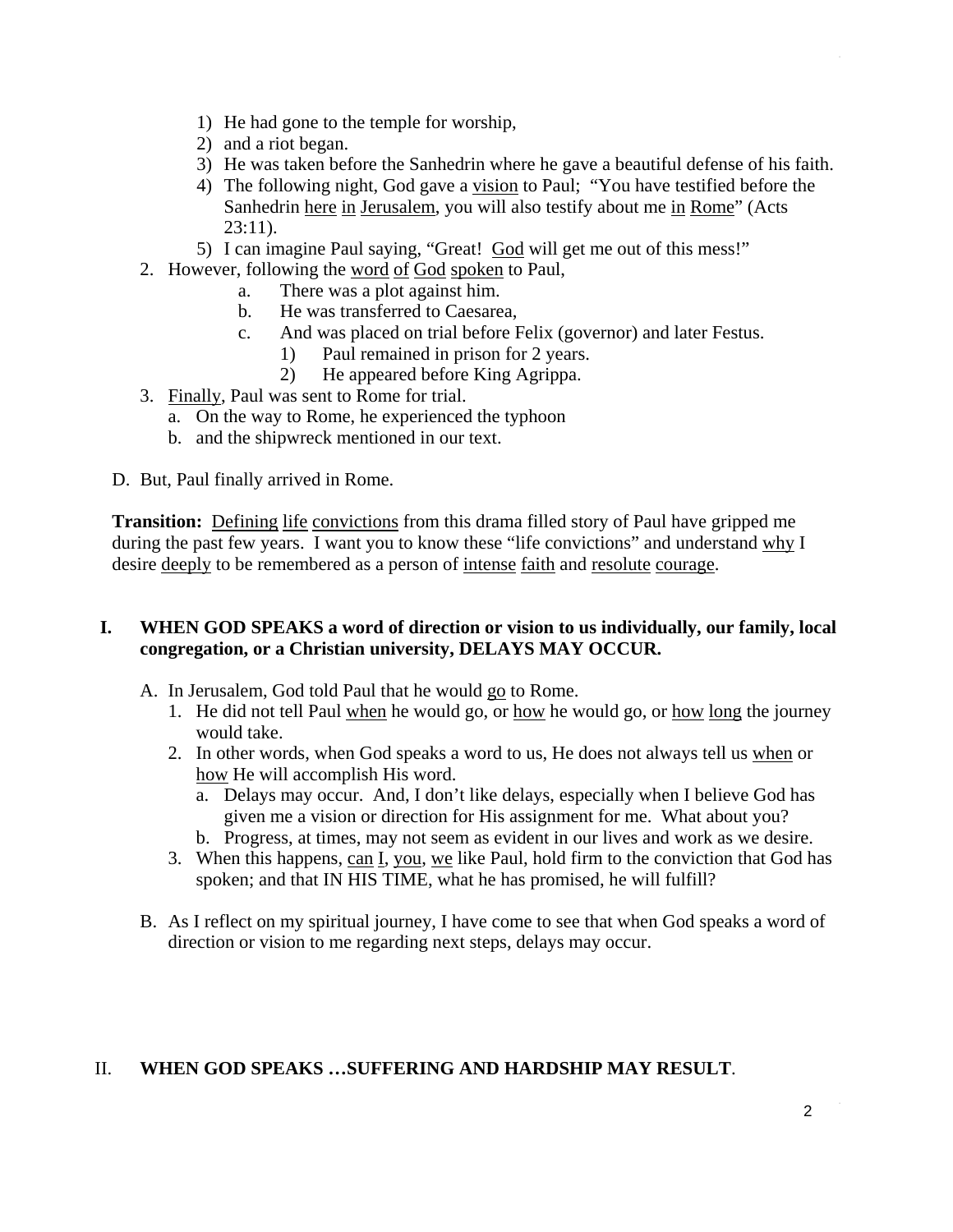- A. Paul's experience also reminds me that when God speaks a definite word to you or me, suffering and hardship may result!
	- 1. For Paul, there was a plot to kill him.
	- 2. He became a prisoner. (Chapter 23)
	- 3. In addition:
		- a. He was manipulated,
		- b. and insulted. (Chapters 24 & 26)
		- c. He encountered a typhoon,
		- d. and experienced a shipwreck. (Chapter 27)
	- 4. Hopefully, the suffering and hardships you or I experience are not as dramatic as Paul's.
- B. Our pain may include dangerous situations, and physical harm or verbal abuse.
	- 1. More often, I have come to see, our suffering occurs when good and godly people differ and sometimes collide with us over vision and values – what we believe should be done, and how it should be done.
	- 2. And we experience intense pain and deep sorrow.
- C. In these times can you and I, with Paul, convictionally believe that,

*In His time, In His time, He makes all things beautiful in His time. Lord please show me every day, as you're teaching me your way, That you do just what you say, in your time.* 

D. When God speaks, delays may occur and sufferings or hardships may result.

# **III. WHEN GOD SPEAKS… LOOK AHEAD, DON'T LOOK BACK!**

- A. God had spoken to Paul, but what was he to think about the vision during the suffering and hardship of the prison experience?
	- 1. Paul no doubt remembered the warnings of his friends.
		- a. Chapter 21:4, says, "Through the spirit, they (his friends) urged him not to go."
		- b. The same chapter, verse 12, says, "They pleaded with him not to go to Jerusalem.
		- c. He could have said, "why did I not listen to my friends?" (or family?)
	- 2. He could have questioned his own judgment.
		- a. In chapter  $26:32$  King Agrippa states, "This man could have been set free if he had not appealed to Caesar.
		- b. Paul could have asked himself, "DID I MAKE A MISTAKE?"
			- It is not unusual for me to think like this.
			- I well remember my first night in Manila, where I moved to serve as president of the Asia Pacific Nazarene Theological Seminary. I asked the question over and over throughout the night, "Did I make a mistake?"
			- I was alone on that first night, tired, and weary. All I saw was poverty and a few resources. And I was a long way from family and friends. "Did I make a mistake?"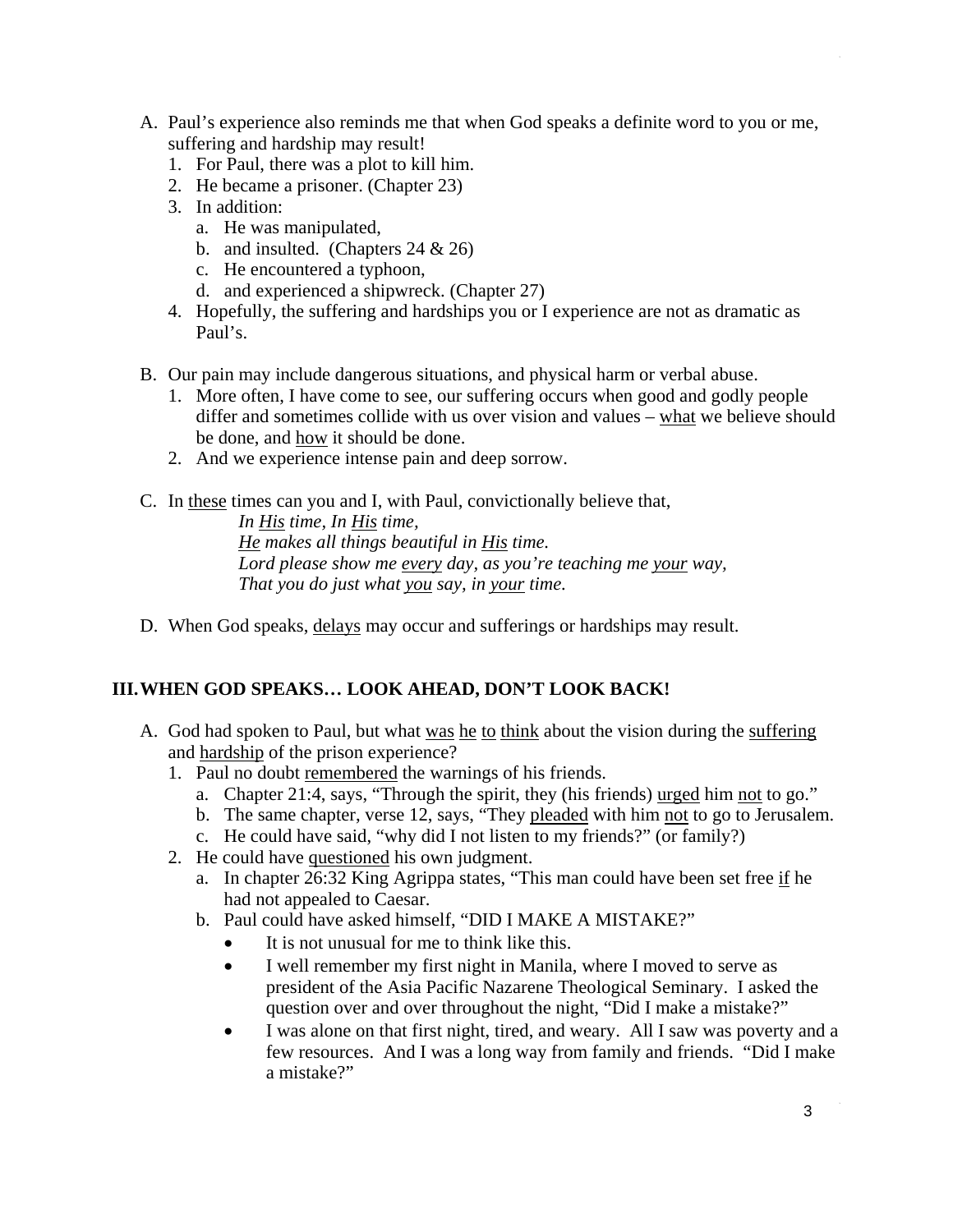- Profound insights about God emerged within me, however, during those years of ministry in the Philippines… and during these 18 years at MVNU.
- I have often been tempted to "whip" myself with these questions: Why did I say this ... or that? Why did I respond this way and not that way?
- B. Paul clearly understood God's faithfulness. He didn't doubt God; he wasn't misled by others, nor did he waver in his conviction.
	- 1. There was no "second guessing" in this phenomenal story.
	- 2. No "pity-parties" along the way.
	- 3. Even the typhoon and shipwreck did not shake his conviction,
		- a. Because his faith was grounded in the faithfulness of God.
		- b. "So keep up the courage, men, I have faith in God that it will happen just as He told me." (27:25 text)
	- **4.** Did you hear those words? Intense faith. Resolute courage. I desire deeply that these words will also be my epitaph.
- **C.** When God speaks … delays may occur. When God speaks … suffering or hardship may result. When God speaks … push ahead, don't look back.

# IV. **WHEN GOD SPEAKS… BELIEVE HIM, REGARDLESS OF THE COST.**

- A. Look again with me at the situation in Acts 27 when Paul spoke the words of our text.
	- 1. He was on his way by ship to Rome from Jerusalem.
		- a. Paul and his shipmates encountered a typhoon, and
		- b. were about to experience a shipwreck.
	- 2. He remembered the vision God had given earlier to him. (Acts 23:11)
	- 3. Then Paul spoke our text, "Take courage, men, for I have faith in God that it will happen just as He told me." But ... In **HIS** time!
- B. Paul had intense faith and resolute courage, even when it appeared that God was silent. Especially during the long hours and challenging situations—Paul has taught me to sing,

*Great is thy faithfulness, O God my Father, There is no shadow of turning with Thee, Thou changest not; Thy compassions they fail not. As Thou hast been Thou forever wilt be.* 

- 1. Even when I believe I have a vision or direction from the Lord, and delays, suffering and hardships are experienced, I have grown and matured in my faith and in my courage.
	- a. In the good days, and in the not so good days, especially when I am tempted to be discouraged,
	- b. By Gods' grace I can choose to believe and stand firm in my conviction that God is faithful to His word of direction to us. In His time.

#### **Let me conclude:**

A. The last chapter of Acts (28) tells us that God kept His word to Paul.